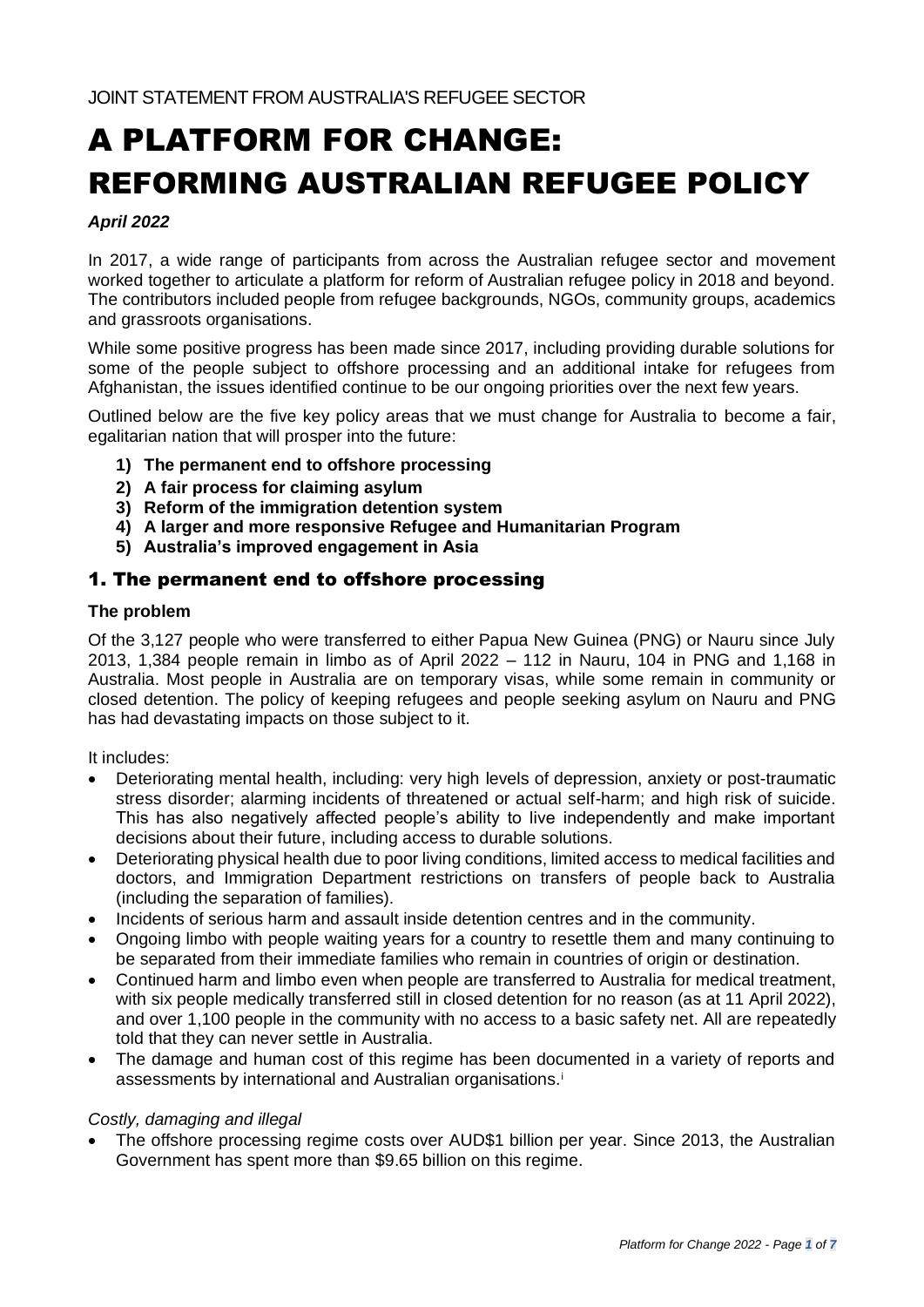- The PNG Supreme Court determined in April 2016 that the detention of people seeking asylum is not legal under the PNG constitution. $\ddot{}}$  Nevertheless, people remain without adequate options for safety and security.
- The refugee status determination processes have been marked by lengthy delays, inadequate processes and lack of judicial review in PNG. When people have been found to be in need of refugee protection, the options available to them – permanent settlement in PNG or Cambodia or temporary protection in Nauru – have offered no real hope of long-term security, safety or a viable future. The resettlement deal Australia has brokered with USA offered some hope to refugees but the number of resettlement places as part of this deal was far fewer than the number of people in need of durable solutions. Policies like extreme vetting unfavourably targeted certain nationalities and the COVID-19 pandemic significantly slowed the process.
- Nine years after the Government of New Zealand first offered to accept refugees from offshore facilities, the Australian Government finally accepted this offer in March 2022. New Zealand will resettle 450 refugees over three years. It will also work separately with UNHCR to accept some refugees from PNG who were excluded from the bilateral agreement with Australia.
- Even if all of the current applications for resettlement to the United States (remaining at around 275) and private sponsorship to Canada (around 159) are accepted and the places offered by New Zealand are taken up, more than 500 people affected by the offshore processing policy will be left with nowhere to go and no durable solution.
- Offshore processing has resulted in the death of 14 people and created life-long trauma and illnesses for many more.

At the end of 2021, Australia finalised the Regional Resettlement Agreement with PNG and handed over the "full responsibility" for more than 100 refugees and people seeking asylum who remain there to the Government of PNG.<sup>ii</sup> Australia, however, signed a new agreement with the Government of Nauru to create an "enduring form" of offshore processing in this country, and as a result, offered a transfer to Nauru to those who remained in PNG until the end of  $2021.$ <sup>N</sup> These new developments create added concerns about the protection of people who remain subject to offshore processing and many unanswered questions about their future. It is also a further sign of the Australian Government's shirking of responsibility.

## **Proposed policy solution**

*Our vision*: Australia ends offshore processing and instead processes all people onshore. Australia ends the practice of "turning back boats" and instead provides search and rescue; cooperates with governments in the region to develop safe disembarkation, reception and protection measures. Australia ends its detention and deterrence approach and instead responds to people seeking asylum in line with its responsibilities under the Refugee Convention.

*This can be achieved by:*

- Urgently resolving the situation of those currently held in PNG and Nauru.
- Closing all Australian-funded offshore detention, processing and transit facilities.
- Bringing all refugees and people seeking asylum to Australia while determinations are made about durable solutions.
- The ideal option would be for Australia to resolve this issue quickly by: 1) bringing all people on Nauru and PNG to safety in the Australian community; 2) ensuring all asylum applications are assessed fairly and quickly; 3) giving recognised refugees permanent visas.
- If the ideal options were not pursued immediately, then alternatives would be:
	- $\circ$  Immediately releasing people transferred to Australia for medical treatment from closed detention.
	- $\circ$  Transferring to Australia people with significant mental health concerns who cannot live independently offshore.
- Legislating to bar future Australian Governments from enacting offshore processing and detention is required once the current regime has ended.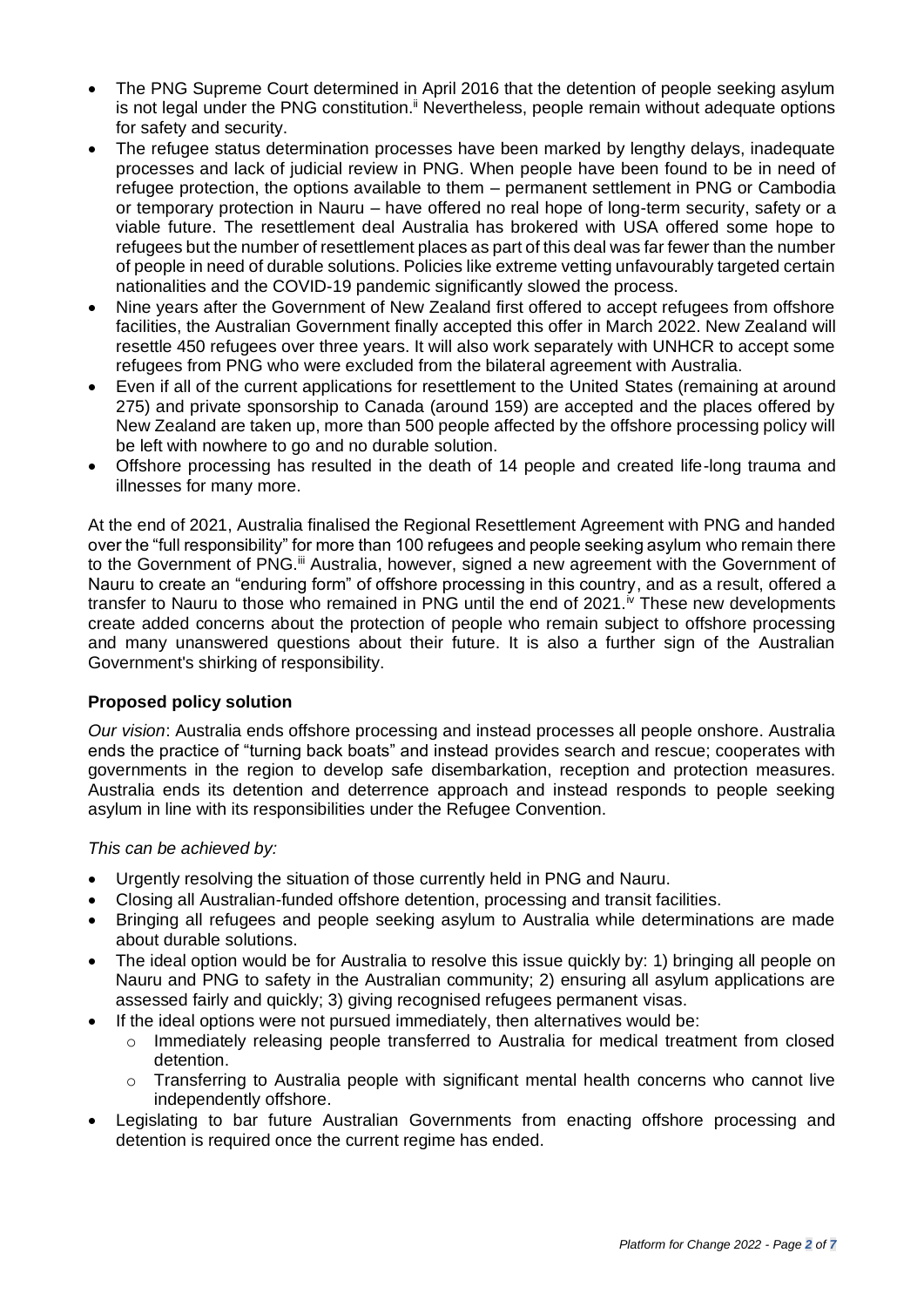# 2. A fair process for claiming asylum

## **The problem**

## A. *Inadequate legal rigour*

Since 2014, people seeking asylum who arrive by boat and do not have a valid visa are no longer entitled to access the Refugee Status Determination process. A fair process requires adequate access to legal services and independent review. Research conducted in the UK and Ireland shows legal assistance increases the confidence of asylum seekers to present their case and improves the quality of decisions.<sup>v</sup>

## B. *Forced destitution, exploitation and the threat of detention*

Many people seeking asylum are left in the community with no government-funded support for 12 or more months awaiting legal processes and thus experience a prolonged period of financial crisis. Community Services are experiencing significantly increased demand for prolonged emergency relief. The Australian Council for Social Service acknowledges that 'Emergency relief was originally designed as a stop-gap measure, to help solve short-term financial problems'.<sup>vi</sup> However, the situation facing many vulnerable people seeking asylum falls outside of this traditional situation to which emergency relief was intended to respond. The management of the 'legacy caseload' and the regular policy changes to the Status Resolution Support Service (SRSS) are directly resulting in increased destitution. Recent issuing of the 'Final Departure' bridging visas is a prime example. The majority of vulnerable people affected by these decisions will also lose access to government-funded support, leaving them in the precarious situation of having to make important decisions about their future, often while struggling to meet their basic needs. Another area of concern is making people ineligible for SRSS if they send transfer money domestically or overseas.

If denied a bridging visa, people will live in fear of being re-detained, will be unable to access health care, have no income support and be unable to work. This situation has serious mental health ramifications across Australia.

## C. *Temporary protection: creating fear and obstructing settlement*

Temporary Protection Visa (TPV) and Safe Haven Enterprise Visa (SHEV) holders do not have the same access to services, rights and residency or citizenship pathways as refugees who hold a Permanent Protection Visa. The key difference between people seeking asylum eligible for a Permanent Protection Visa and those eligible for a temporary visa is their method of arrival in Australia, not the legitimacy of their refugee status. TPVs have detrimental effects on the mental health of refugees. These detrimental effects are compounded by limiting the entitlements of TPV holders to access accommodation, language training, health care and other essential services. Vii Moreover, refugees who faced the prospect of 'rolling' TPVs are placed in a state of ongoing legal limbo.<sup>viii</sup> The Australian Human Rights Commission found in 2019 that TPVs and SHEVs have "led to financial hardship, deteriorating mental health, a heightened risk of *refoulement* and poorer settlement outcomes."ix

The ban on family reunion, including for family members in dangerous situations, has a profound impact. Many TPV and SHEV holders have been forced to live apart from their families, including their partners and children, for over a decade. This is especially damaging to mental health and wellbeing, and this ordeal is magnified by not knowing if or when they may ever be able to bring their families to Australia.

The impact of temporary protection on children was also documented Australian Human Rights Commission in 2004 and again in 2019, who found that the uncertainty created by TPVs detrimentally affected the mental health of children and their ability to fully participate in educational opportunities in Australia.<sup>x</sup> TPVs also had the effect of separating children from their parents and family for long, and potentially indefinite, periods of time.

In addition to the human costs, the temporary protection regime is administratively inefficient. It requires the full reassessment of an individual's protection claim from scratch at the expiration of the TPV.<sup>xi</sup> As at December 2021, over 5,000 people are awaiting a decision on a subsequent TPV of SHEV application, with no timeframe given for when they will receive a decision. There are also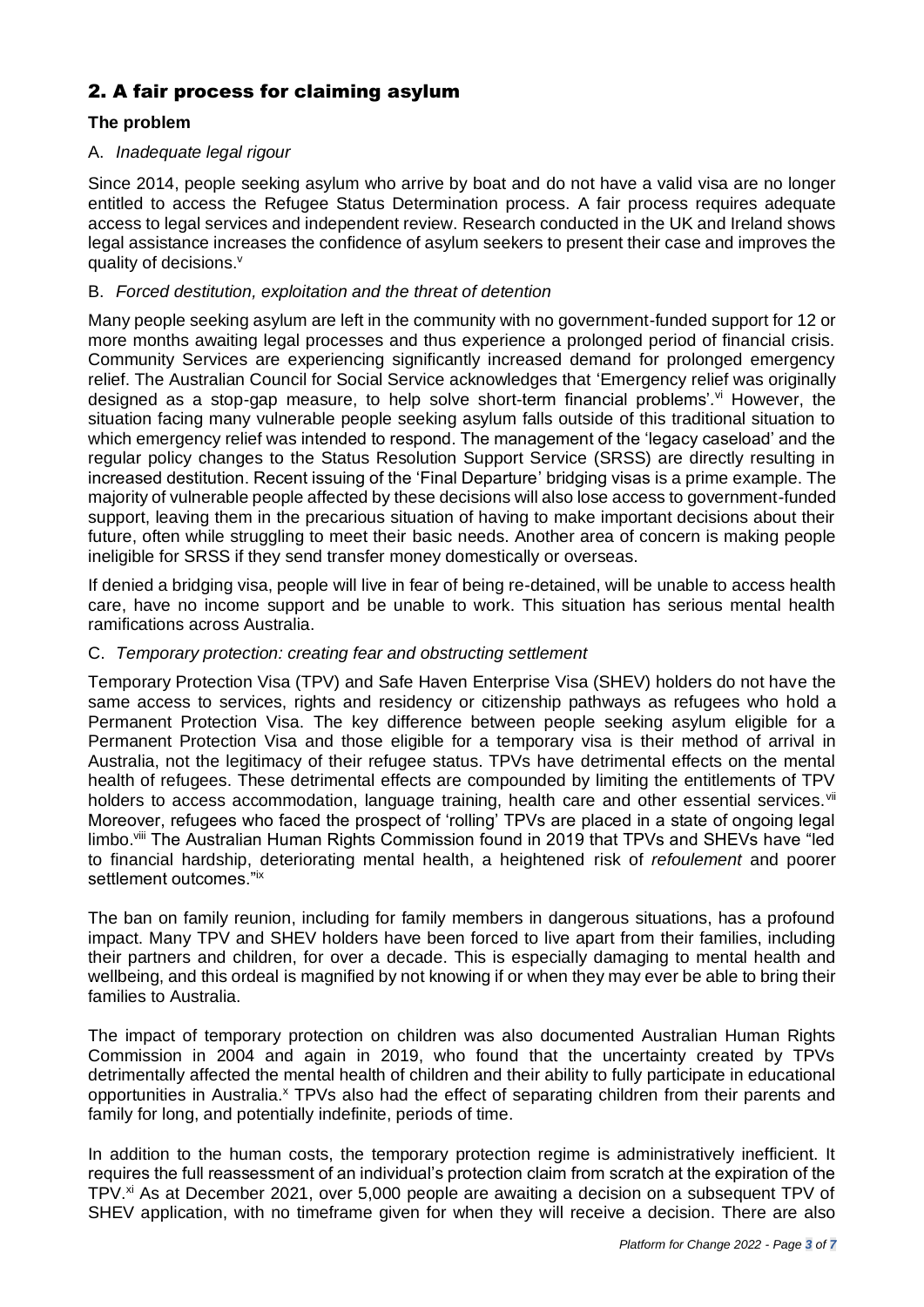2,600 people still waiting for a decision on their initial TPV application, under the so-called "fast track" system which began in 2014 and received its final applications in 2017. As the policy applies to people who arrived in Australia by boat between 2009 and 2013, their wait for an initial visa for three or five years is now close to or more than 10 years.

## **Proposed policy solution**

*Our vision:* People seeking asylum in Australia are treated humanely and have access to a fair protection application process no matter how or when they arrived in Australia.

*This can be achieved by:*

- Repealing the fast track system and restoring a single statutory Refugee Status Determination (RSD) process with full access to independent review by the Administrative Appeals Tribunal (AAT): independent review for those whose claims for protection are rejected is a central part of any open, fair and honest dispute process. After the restoration of a single RSD system, there must be reassessment of those whose claims were refused in the fast track process.
- Providing a rigorous independent, merit-based appointment and re-appointment process for Members of the AAT (Migration and Refugee Division) and a minimum term of five years to avoid political influence and interference.
- Reinstating reference to the Refugee Convention in the Migration Act and repealing the provision (section 197C) that obligates the removal of a person from Australia irrespective of Australia's international protection obligations (non-*refoulement* obligations, section 197C).
- Repealing temporary protection and restoring permanent protection and family reunion: permanent protection and family reunion provide the necessary degree of security people need to heal, settle and rebuild their lives.
- Restoring government funding for appropriate legal assistance and advice for people seeking asylum: reinstatement of government funding towards legal assistance for all people seeking asylum will assist the timeliness and quality of the application and review process.
- Ensuring access to financial assistance, basic health care and work rights for all people seeking asylum. This support needs to be made available to all people – no matter their mode of arrival or stage in the determination process – assessed as being in financial hardship and at risk of destitution.
- Granting people seeking asylum access to mental health support available to resettled refugees and others in the community and the right to send remittances without fear of losing support.

# 3. Reform of the immigration detention system

## **The problem**

- Detention for people with no visa status is by law mandatory, or in effect the 'first resort' rather than the 'last resort'. A person's vulnerabilities or personal circumstances do not exempt them from detention. Children, pregnant women, elderly, survivors of torture and trauma and people with disability can be (and are) detained.
- The system is deteriorating, with cruelty and humiliation being used as tactics for control.
- There is no time limit on detention, resulting in prolonged and indefinite detention. The average length of detention is at all-time high, with average length of time in immigration detention 689 days as at 31 December 2021. In comparison, the average length of detention in Canada in the first quarter of the fiscal year of 2021-22 (latest available) was 24.5 days. Xii
- There is no legislation that regulates the conditions of detention or its review, unlike in prisons.
- Release from detention is almost entirely at the discretion of the Minister and the Department of Home Affairs, with no transparency over most matters.
- Detention is only reviewed administratively and by some oversight bodies who can only make recommendations, and cannot be reviewed substantively by the courts.
- The detention environment has been increasingly securitised. Mechanical restraints are routinely used, people in detention have reduced freedom of movement within a facility and there are reports of inappropriate use of force. Detention visitors have faced significant challenges in accessing detention facilities even before the start of COVID-19 pandemic.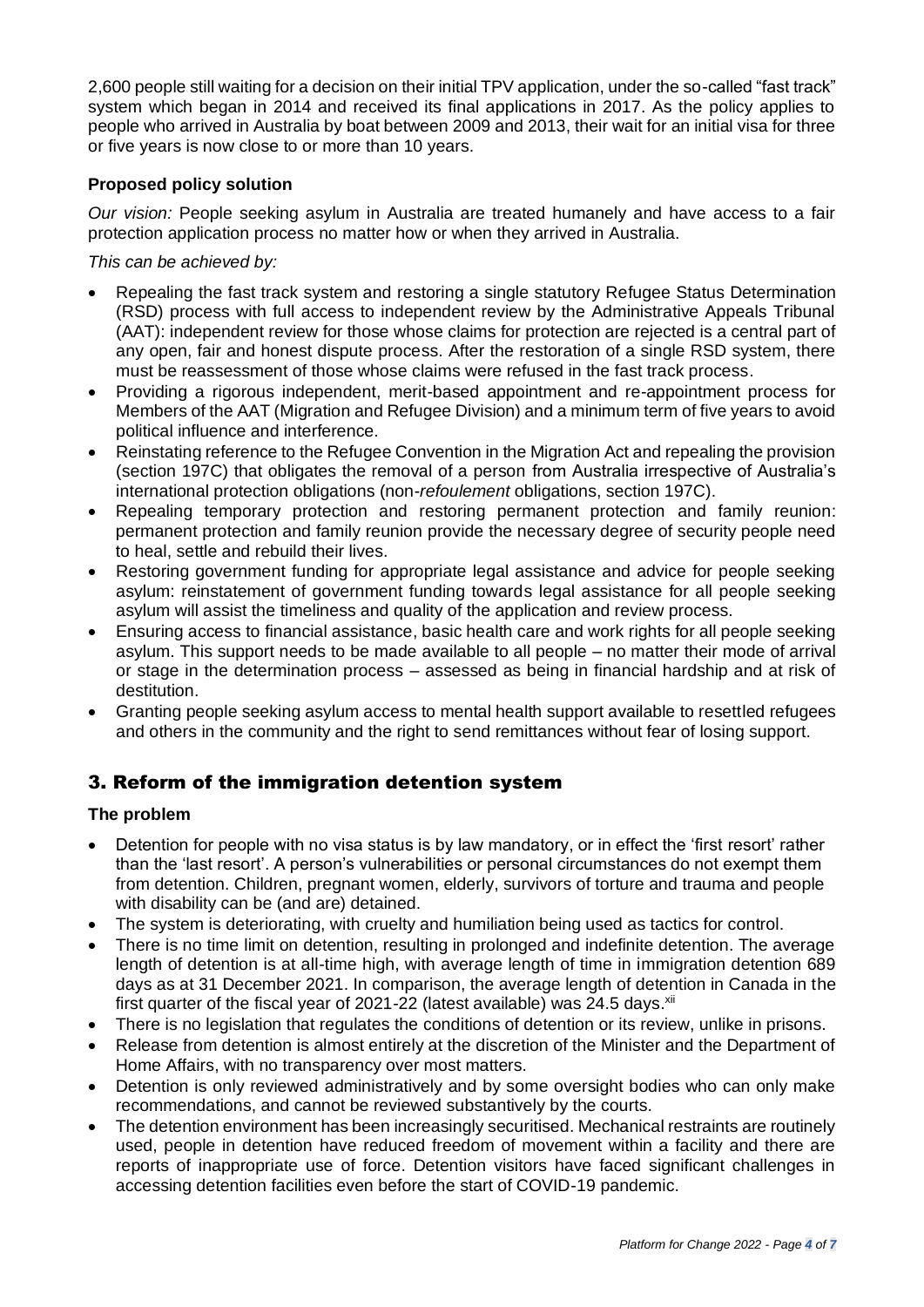• Laws requiring visas to be cancelled automatically, and empowering wide discretionary decisions resulting in detention, have significantly increased the population of those in detention, result in double and discriminatory punishment, and are not subject to independent or court review.

## **Proposed policy solution**

*Our vision*: People seeking asylum in Australia are treated fairly and humanely with their human rights upheld. Mandatory, indefinite immigration detention ends and people seeking safety are free to live in the Australian community while their claims are transparently processed. A well-designed, risk-based triage process is implemented.

*This can be achieved by a comprehensive review of immigration detention legislation, including:*

- Repealing the mandatory detention provisions in the Migration Act.
- Stipulating in law maximum time limits on immigration detention.
- Codifying in law the prohibition of the detention of children.<sup>xiii</sup>
- Regulating the criteria for immigration detention. Xiv
- Including in law the independent and judicial review of detention, to take place immediately when a person is detained and at regular intervals afterwards.
- Including in regulations and law the public scrutiny by independent monitoring bodies.
- Ensuring that all people have access to merits and judicial review of adverse security assessments.

## 4. A larger and more responsive Refugee and Humanitarian Program

## **The problem**

- There is enormous global need for resettlement, with UNHCR identifying 1.47 million of the world's 26.4 million in most urgent need of resettlement. In 2020, just 34,383 refugees were resettled.
- Despite the overwhelming need, the Australian Government cut its annual Refugee and Humanitarian Program in 2020 by 5,000 places to a capped program of just 13,750 places.
- In 2020-21, the Government filled its Migration Program of 160,000 places despite the COVID pandemic but issued just 5,947 refugee and humanitarian visas – the small annual refugee program in 45 years.
- More than half of the Refugee and Humanitarian Program is taken up effectively by applications for family reunion by people in Australia, and demand greatly exceeds supply.
- De facto or announced exclusions of particular cohorts, including refugees stuck in Indonesia.
- Perception of certain groups being favoured because of perceived superior "integration potential" and hostility towards certain religions and ethnic groups.
- Although Australia's approach to community sponsorship is set to improve in 2022, communitysponsored refugees are still counted within the existing program cap and more could be done to fully harness the willingness of Australians to contribute to the resettlement of refugees.

## **Proposed policy solution**

*Our vision*: Australia's Refugee and Humanitarian Program increases significantly in size in recognition that we should and can do more to contribute to durable solutions for the world's refugees. Australia uses its refugee resettlement program strategically and holistically, linking it to aid and diplomatic efforts, which support solutions for refugees who cannot get access to resettlement. As part of its commitment to an enhanced response, Australia expands alternative migration pathways for refugees, increases access to family reunion, and provides opportunities for community involvement in the refugee resettlement process that expands Australia's resettlement capacity.

#### *This can be achieved by:*

• The Humanitarian Program increasing in size in response to growing global need, and being strategically used as a lever to improve protection for those who are not resettled, especially in our region.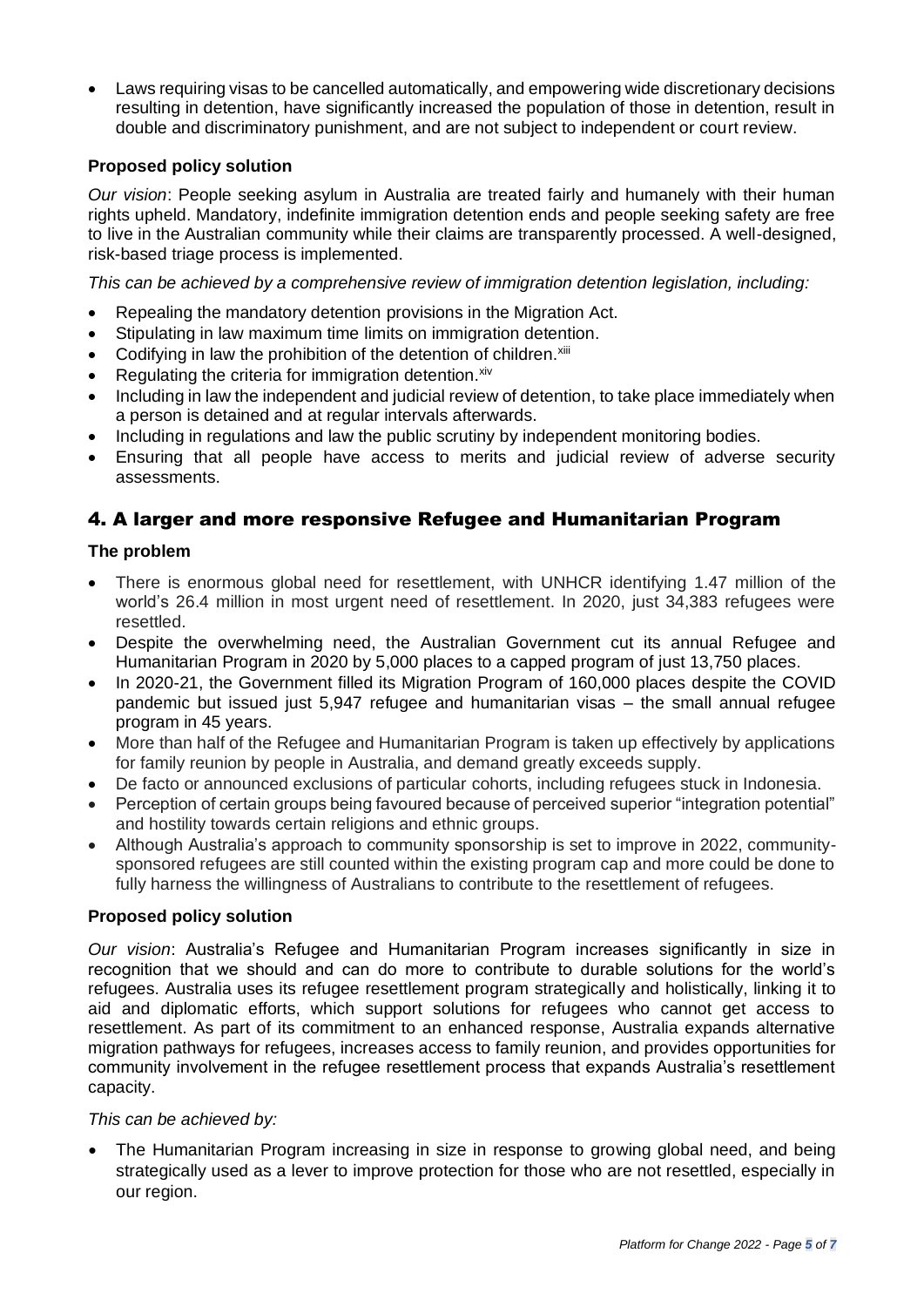- Restoring the Humanitarian Program immediately to 20,000 places per year and increasing the size of the Program to between 27,000 and 30,000 places annually within three years.
- Priorities for resettlement places being guided by priorities identified by UNHCR and removing the exclusions of particular groups, including the exclusion of refugees who arrived in Indonesia after 2014.
- Promoting family reunion of refugees through the inclusion of a separate stream of humanitarian family reunion in the Migration Program.
- Fully harnessing public support for refugee resettlement by scaling up the Community Refugee Integration and Settlement Pilot (CRISP) and Community Support Program (CSP) program with the goal of creating within three years 10,000 additional annual places for refugees to resettle with the support of Australian communities.
- Establishing an Emergency Response contingency quota to provide additional capacity to respond to urgent protection needs (such as the current crises in Afghanistan, Ethiopia, Myanmar, and Syria/Iraq), as has been seen in previous years with the Syrian Intake of 12,000 additional places and the recently announced Afghanistan intake of 16,500 places over four years.
- Undertaking a comprehensive review of the Special Humanitarian Program to ensure goals are clearly articulated, access is fair, and processes are timely and efficient.
- Establishing a pilot program to resettle and protect refugee children at risk.
- Developing alternative pathways for refugees through our Migration Program, building on efforts such as the skilled refugee labour pilot developed by Talent Beyond Boundaries.
- Developing a whole-of-government approach that promotes peace and reconciliation in countries of origin, improves protection in countries of asylum (most critically, the right to live and work legally and access to basic education and health services), and enhances cooperation among resettlement states and between countries in the region.
- Reduce incentives for irregular movement by family members and promote the mental health of refugees in Australia through facilitating family reunion by:
	- o Developing a separate Humanitarian Family Reunion program.
	- o Alternatively, by improving access to the family stream of the Migration Program through concessions and waivers, and improved access to migration advice.
	- o Removing restrictions on family reunion on those who come by boat.

# 5. Australia's improved engagement in Asia

## **The problem**

- Most countries in the Asia Pacific region are not signatories to the Refugee Convention but several (Indonesia, Malaysia, Thailand, Bangladesh, India, Pakistan and Iran) host large numbers of refugees.
- Pressing needs in the region include multiple crises that emerged or worsened in 2021:
	- $\circ$  The fall of Afghanistan to the Taliban has created an emergency crisis for refugees in the region, with millions fleeing the country and millions more living as refugees in neighbouring countries, without basic rights.
	- o Both the persecution of the Rohingya, which is rapidly coming close to genocide, without any durable solutions in prospect, and the military junta's coup in Myanmar in 2021 has increased the forced movement of refugees across the region.
- Refugees in the region face many challenges, including most critically:
	- o They are often not able to live or work legally, resulting in constant fear of deportation, destitution, illegal employment, and exploitation. In Indonesia, this destitution has driven refugees to present themselves to detention in order to survive.
	- $\circ$  They are often unable to access basic services, including health services and education.